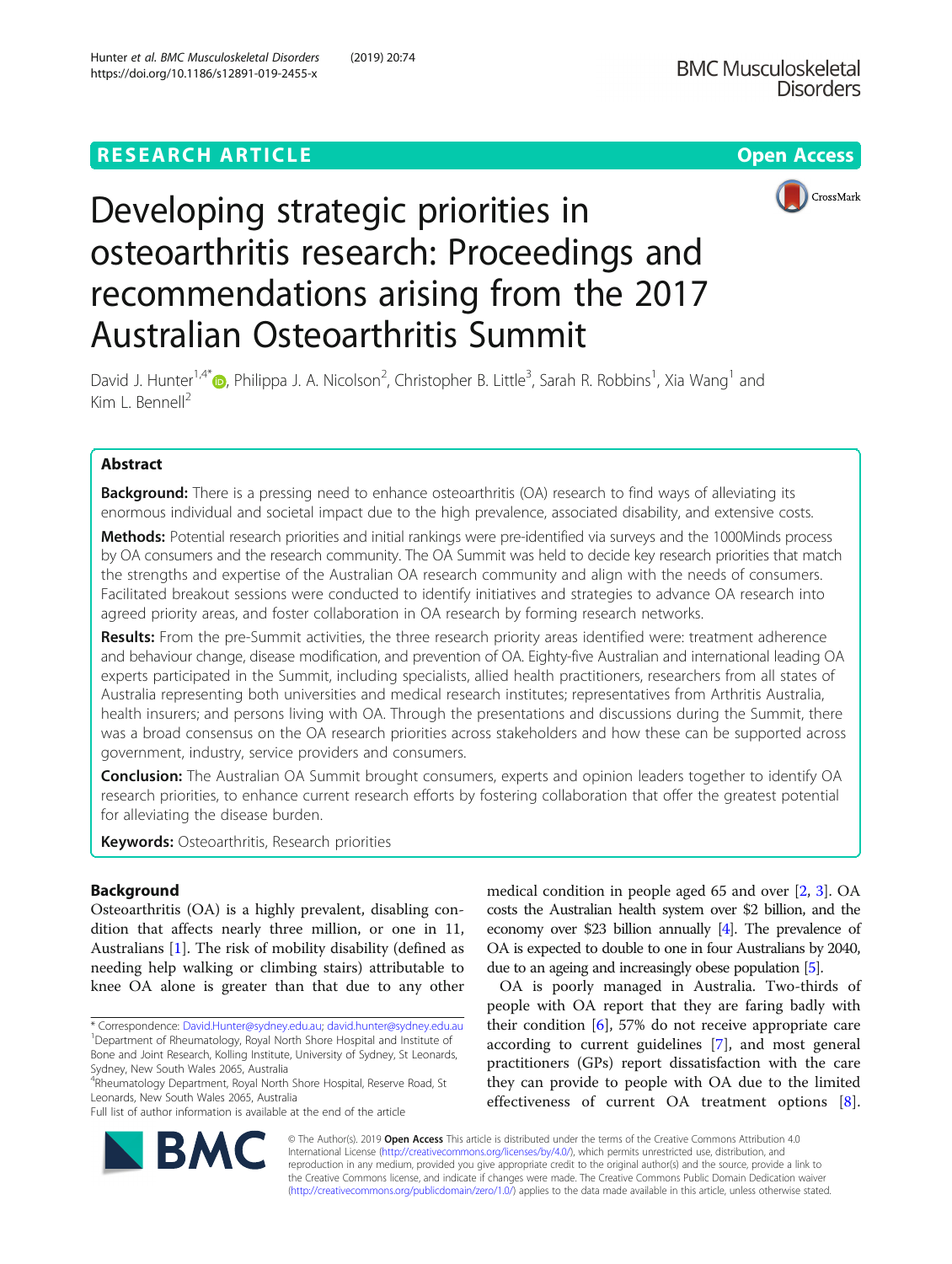Management is compromised by the fact that little is known about the causes of OA and there is no confirmed cure or intervention to slow its progression.

Even with the increasing disease burden and the pressing need for cost-effective management in OA, the current research funding in this field is insufficient and fragmented [[9](#page-8-0)]. Together with other musculoskeletal disorders, OA has been recognised as a National Health Priority Area, but National Health and Medical Research Council (NHMRC) funding for OA research was only \$8 million in 2017 [[10](#page-8-0)], which is less than 0.35% of the health system costs of managing the disease. This level of research funding is substantially lower than many other similar chronic conditions. Take the example of diabetes research, there were \$74.9 million funded by NHMRC in 2017, which was equal to 5.6% of the healthcare expenditure  $(\sim $1.1$  billion) of the condition [[10](#page-8-0)].

In addition, research in OA in Australia tends to be disjointed and is mainly conducted by isolated and disparate research groups. The Australian OA research community has tremendous strengths in both basic and clinical research that are internationally recognised. Enhancing collaborations between researchers in these two areas will be important to fully realise the capacity of OA research in Australia.

The 5th Australian OA Research Summit was held on May 30th, 2017 at the Kolling Institute, Royal North Shore Hospital, Sydney. The Summit was intended as a further step in an ongoing strategic planning process to enhance OA research in Australia. Through the process, key research priorities were recognised that not only match the strengths and expertise of the Australian OA research community, but also align with the areas of greatest interest identified by people with the disease. The major aims for the day were to:

- identify research priorities for the next three to 5 years that offer the greatest potential benefit for alleviating the burden of OA for patients in Australia;
- identify initiatives and strategies to advance OA research into agreed priority areas;
- foster increased collaboration in the Australian OA research community by facilitating the formation of research groups and networks to increase investigative power.

The Summit provided an opportunity to highlight the strengths, expertise and breadth of Australian OA researchers. In addition, it emphasised to the major Australian funding bodies the enormous disparity between the burden of OA disease and the level of research funding in Australia. The Summit also afforded an opportunity for multidisciplinary networking and collaboration between participants. Summit participants comprised leading Australian and international OA experts, researchers and opinion leaders, including rheumatologists, surgeons, physiotherapists and research scientists, as well as research funders, healthcare providers, insurers and consumers. This paper provides a summary of the proceedings and outcomes of the OA Summit with the aim of developing a broad consensus on OA research priorities in Australia, and how these can be supported across government, industry, funding organisations, researchers, health practitioners, service providers and consumers.

# Methods

## **Process**

The priority setting process comprised four main stages:

Stage 1: Pre-identification of potential research priorities via online surveys before the Summit.

Stage 2: Initial ranking of suggested research priorities using the 1000Minds process before the Summit (see Box 1), firstly, by people with OA and secondly, by the OA research community.

Stage 3: Identification of potential thematic research priorities

Stage 4: Discussion and presentation of thematic priorities at the Summit

## Participants

Stages 1 and 2 were completed separately among persons with OA, and among OA Summit registrants or confirmed delegates.

People with OA were recruited via two methods: i) advertisements placed on social media, and ii) from the databases of previous volunteers who had consented to be contacted for further studies from the University of Melbourne. The advertisement contained links to access further information about the study and to complete the questionnaire online. To be eligible to take part, respondents were required to self-report OA of one or more joints, and be able to understand and read English. People with OA identified from existing databases were emailed a letter and link to the survey.

The Australian OA Summit brought together 85 Australian and international leading OA experts including rheumatologists  $(N = 8)$ ; orthopaedic surgeons  $(N = 4)$ ; allied health practitioners ( $N = 17$ ); clinical, epidemiological and basic science researchers ( $N = 22$ ); representatives from non-for-profit organisations  $(N = 5)$  and industry ( $N = 17$ ); and persons living with OA ( $N = 6$ ).

Leading international OA researchers and opinion leaders, Professors Stefan Lohmander (Lund University, Sweden), Richard Loeser (University of North Carolina, USA), and Philip Conaghan (Leeds University, UK), were invited to participate in the Summit. These world leaders brought their combined expertise in orthopaedics,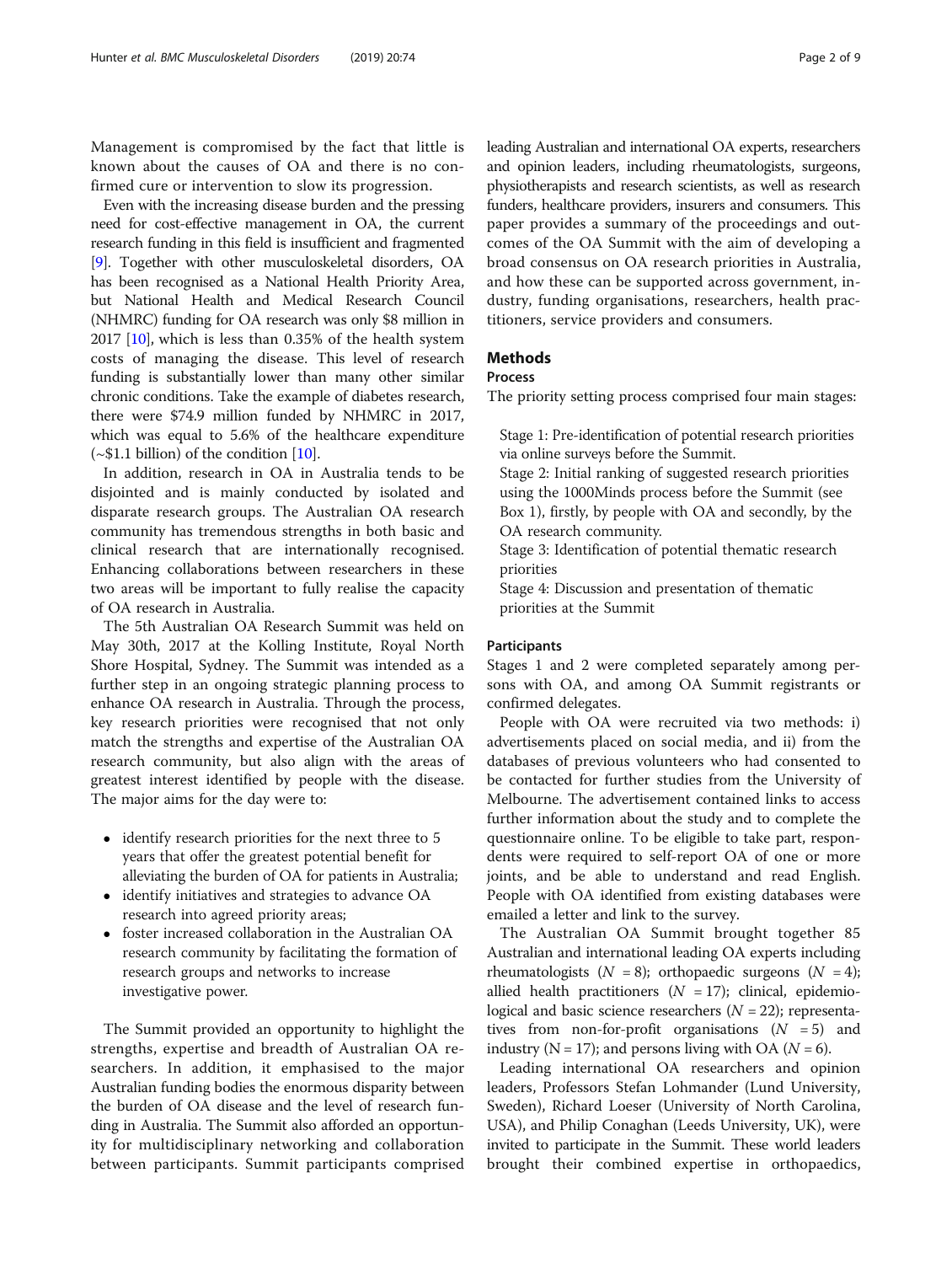basic science and rheumatology, to provide a valuable, independent international perspective on Australian OA research, as well as examples of OA research prioritisation and international coordination.

The participants invited to attend were considered to be national opinion leaders based on the knowledge of the Summit Program Committee, evaluation of NHMRC and Australian Research Council (ARC) grants awarded in the past 5 years, and a review of the literature in PubMed using the search terms "osteoarthritis" and "Australia". Upon invitation, each invitee was asked to recommend colleagues who should also be invited.

At the time of registration for the OA Summit, attendees were advised of Stages 1 and 2 and invited to take part. All participants gave implied consent by completion of the questionnaire, and subsequently the pairwise ranking survey.

## Stage 1: Pre-identification of potential research priorities

Participants completed Stage 1 online using two survey software: SurveyGizmo and REDCap. The survey for people with OA comprised two sections: the first section contained basic demographic questions such as gender and age, as well as questions related to their OA pain, predominant joint with OA, length of time experiencing symptoms and any joint replacements. In the second section, respondents were asked to list in their own words what they considered to be the top 3 research priorities related to OA. For OA Summit attendees, the survey only contained the second section.

Data were downloaded and imported into an excel database. Research suggestions were compiled and analysed by three authors (PJAN, KLB, DJH) to determine common themes as topics for Stage 2.

## Stage 2: Priority setting method

Prioritisation of research topics was achieved using 1000Minds (see below for details) [[11](#page-8-0)]. Separate surveys were built for people with OA and Summit attendees, using the most commonly suggested research topics from Stage 1. The link to the online survey was emailed to respondents from Stage 1. In 1000Minds, respondents were shown two research priorities and asked to identify which they believe should be more of a priority. These two alternative sets are known as 'pair-wise rankings'. The number of pairwise rankings each respondent was required to make varied depending on how each answered the set of alternatives presented. The pairwise ranking continued until the background mathematics was able to establish a ranked list of all items for each respondent.

## Description of 1000Minds program

This program ([www.1000Minds.com](http://www.1000minds.com)) developed at the University of Otago, New Zealand. It is a multi-attribute decision analysis research tool that prioritises and quantifies the relative importance of criteria, based on expert preferences. The central question in each theme was: "Which of these (two) research areas would you consider having the highest priority in the Australian setting?"

1000Minds was chosen because it is more user-friendly than alternate consensus or prioritisation processes; it requires decisions on a series of pairs (alternate scenarios) only, rather than ranking multiple alternatives at one time. The 1000Minds process also eliminates the "loudest voice" in a consensus process. Analysis of participants' choices occurs in the background so that group results are processed automatically and quickly regardless of how many participants are included in the task.

# Stage 3: Identification of potential thematic research priorities

Before the Summit, the Summit Program Committee reviewed the results from Stages 1 and 2, and by iterative discussion identified three key themes for the priority setting process that broadly aligned with the top priorities from both consumers and OA Summit attendees.

## Stage 4: Discussion and presentation of thematic priorities

All attendees were randomly assigned to one of four breakout groups on the day of the Summit. The objective of these breakout sessions was to refine the research priorities identified and ranked in the 1000Minds exercise, and flesh out some suggested approaches to pursuing these priorities.

Discussions in the four breakout groups were moderated and recorded by two group leaders who were pre-selected from the list of participants. The groups were given the task of developing an integrated PROGRAM of research for each theme. These programs were to involve a cross-disciplinary approach (e.g. clinical, health delivery, basic science, maybe also academia/health/industry etc.). The idea was to also identify the pillars or individual projects within each theme and cross-cutting concepts/themes. Each group was asked to complete a template for each of the three research priorities identified by the group covering: the research priority title or aim; a précis of methods to address the question; and consideration of existing strengths in the area within Australia. The ranking of research questions from the 1000Minds exercise was presented to all Summit attendees before and again at the meeting.

Following the breakout group discussions, the discussion leaders for each group presented their plans to all Summit participants. The individual topic or priority areas were then opened for general discussion and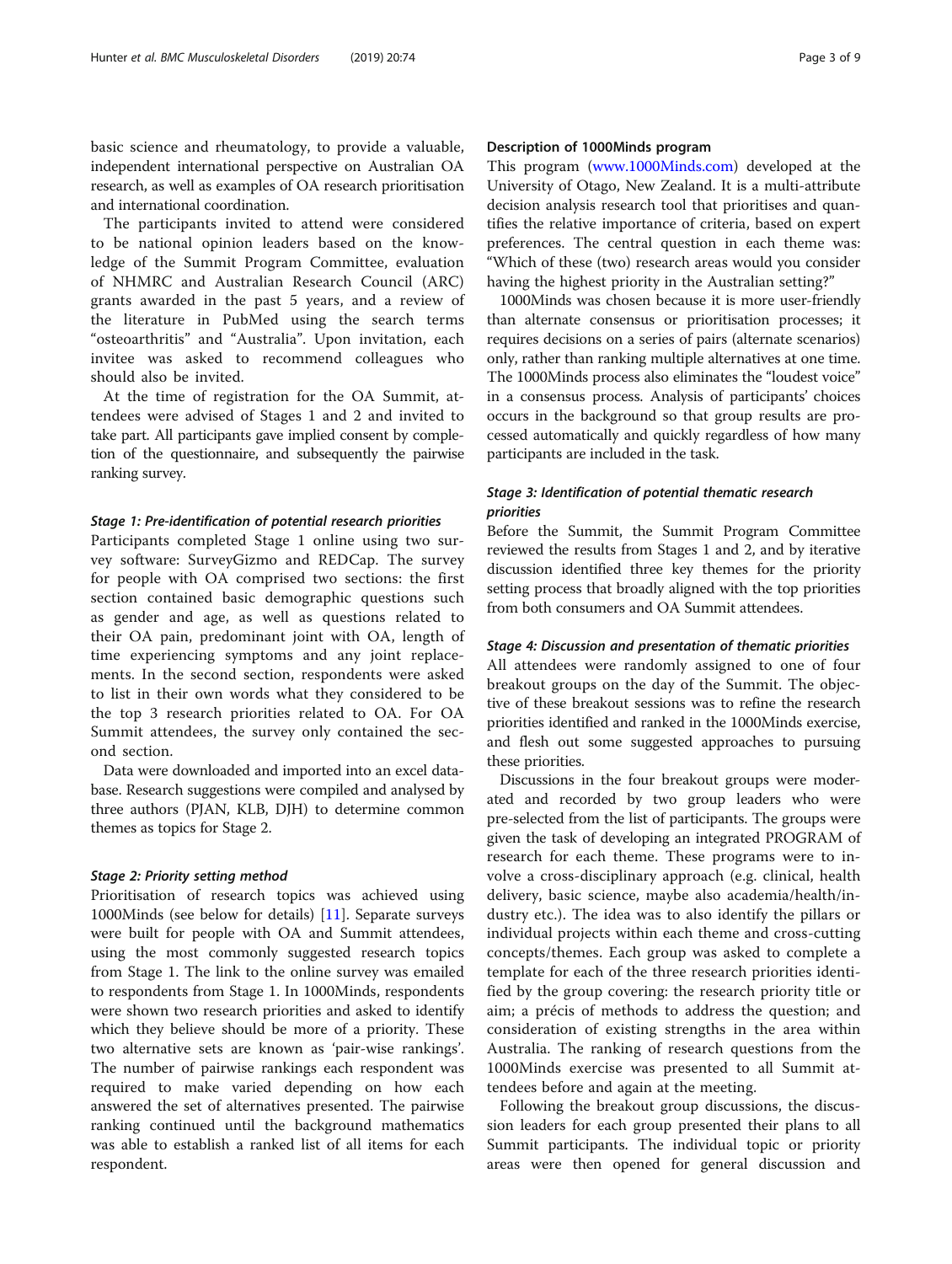questions by all Summit participants. Following the Summit, the three thematic areas and the breakout group discussions were collated and further refined.

# Results

Table 1 outlines the demographic characteristics of respondents with OA ( $N = 161$ ). The group were an average 67 years of age, 64% were female, 78% had OA in multiple joints and the average disease duration was 12 years.

Tables [2](#page-4-0) and [3](#page-5-0) summarise the final group results following the 1000Minds process for the persons with OA and OA Summit attendees respectively. The three key themes of the priority setting process that broadly aligned with the top priorities from both the consumers and OA Summit attendees were:

- 1. Treatment adherence and behaviour change
- 2. Disease modification or modifying progression
- 3. Prevention of OA

Tables outlining the collated key points of discussion for each of the three research priorities are included as an additional file [1](#page-7-0), with a narrative summary of each thematic priority below.

# Research priority 1: Treatment adherence and behaviour change

Treatment guidelines for OA recommend non-drug, non-surgical treatment as the cornerstone of management, particularly interventions that foster appropriate lifestyle behavioural change such as patient education, exercise and if applicable, weight loss. However, there is evidence that care for people with OA is suboptimal in Australia. Clinician factors relating to suboptimal care involve under-use of these core treatments, lack of or inappropriate referral by GPs to allied health professionals, an overwhelming reliance on drugs or surgery, and use of a "biomedical" approach that does not facilitate patientcentred care nor patient behaviour change. Patient-related factors include misconceptions about their OA condition, assessment and treatment. Patients also lack confidence to participate in decision-making about their treatment options, and there is lack of uptake and adherence to treatments particularly exercise and weight loss.

A number of aims in this research priority were discussed by the breakout group and wider Summit audience. These included:

- providing evidence to show that better adherence to treatment translates into improved outcomes
- identifying barriers and enablers to adherence to exercise and weight loss interventions

|             | <b>Table 1</b> Demographic characteristics of respondents with OA |  |
|-------------|-------------------------------------------------------------------|--|
| $(n = 161)$ |                                                                   |  |

|                                                  | Mean $\pm$ SD or n (%) |  |  |
|--------------------------------------------------|------------------------|--|--|
| Age (years)                                      | $66.7 \pm 6.8$         |  |  |
| Female sex (n (%))                               | 103 (64)               |  |  |
| State / Territory of Australia                   |                        |  |  |
| Victoria                                         | 78 (48)                |  |  |
| Queensland                                       | 38 (24)                |  |  |
| New South Wales                                  | 22 (14)                |  |  |
| Tasmania                                         | 7 (4)                  |  |  |
| South Australia                                  | 6(4)                   |  |  |
| Australian Capital Territory                     | 5(3)                   |  |  |
| Western Australia                                | 4(2)                   |  |  |
| Northern Territory                               | 1(1)                   |  |  |
| Symptom duration (years)                         | $11.9 \pm 10.5$        |  |  |
| Multi-joint osteoarthritis (n (%))               | 127 (78)               |  |  |
| Right foot                                       | 22 (14)                |  |  |
| Left foot                                        | 20 (12)                |  |  |
| Right ankle                                      | 17 (10)                |  |  |
| Left ankle                                       | 13 (8)                 |  |  |
| Right knee                                       | 103 (64)               |  |  |
| Left knee                                        | 89 (55)                |  |  |
| Right hip                                        | 64 (40)                |  |  |
| Left hip                                         | 48 (30)                |  |  |
| Lumbar spine                                     | 49 (30)                |  |  |
| Thoracic spine                                   | 14 (9)                 |  |  |
| Cervical spine                                   | 29 (18)                |  |  |
| Right shoulder                                   | 21 (13)                |  |  |
| Left shoulder                                    | 14 (9)                 |  |  |
| Right wrist                                      | 16 (10)                |  |  |
| Left wrist                                       | 15 (9)                 |  |  |
| Right hand                                       | 38 (23)                |  |  |
| Left hand                                        | 36 (22)                |  |  |
| Consulted a health practitioner about OA (n (%)) | 151 (93)               |  |  |
| General practitioner                             | 136 (84)               |  |  |
| Physiotherapist                                  | 100 (62)               |  |  |
| Orthopaedic surgeon                              | 88 (54)                |  |  |
| Exercise physiologist                            | 38 (23)                |  |  |
| Chiropractor                                     | 30 (19)                |  |  |
| Rheumatologist                                   | 22 (14)                |  |  |
| Podiatrist                                       | 19 (12)                |  |  |
| Osteopath                                        | 18 (11)                |  |  |
| Sports physician                                 | 14 (9)                 |  |  |
| Dietitian                                        | 13 (8)                 |  |  |
| Occupational therapist                           | 6(4)                   |  |  |
| Pain specialist                                  | 6(4)                   |  |  |
|                                                  |                        |  |  |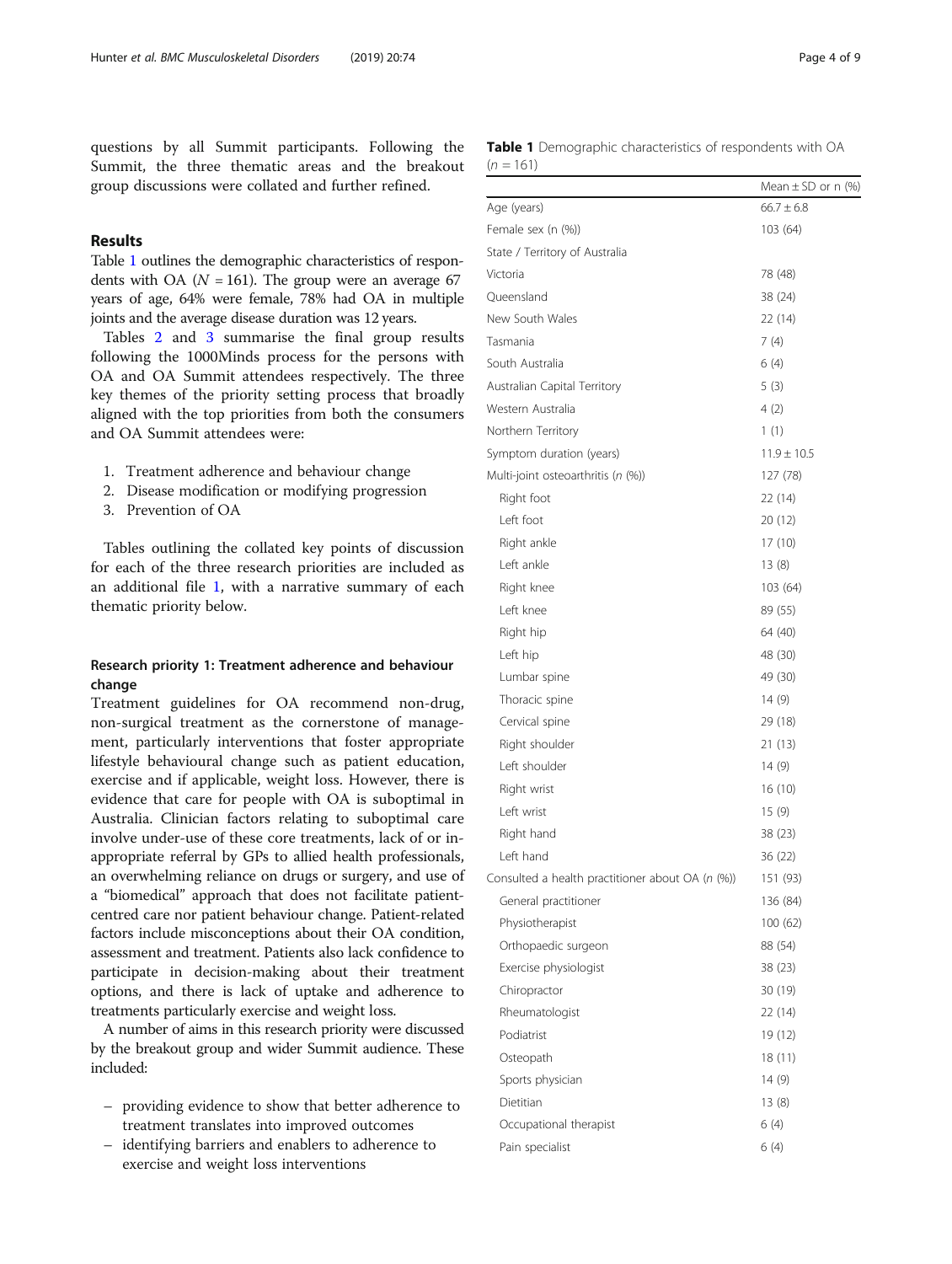$SD = standard deviation; n = number$ 

- identifying responders and non-responders to treatment to match patient phenotype to appropriate effective treatment
- examining whether it is possible to predict adherence to treatment and define a risk level whereby additional adherence strategies would be implemented
- comparing the effectiveness of treatment programs to improve adherence and outcomes for patients
- focusing on long-term maintenance of lifestyle behaviour change post OA programs and sustainability of outcomes
- testing different education delivery modes to both consumers and clinicians
- investigating the effectiveness of strategies to improve adherence to guidelines by clinicians

While detailed research methods were not specifically discussed, several aspects were mentioned. One was the importance of observational studies leading to trials as well as qualitative research to understand factors influencing implementation, contextual adaptation and sustainability. Randomized controlled trials (RCTs) including cluster and pragmatic designs and involving multi-sites and multi-disciplines were highlighted. Stepped approaches were also discussed whereby patients are treated with different interventions depending on their adherence and response to earlier treatments. There may also be potential for private providers to routinely collect useful data that could be pooled and analysed.

It was noted by the group that many OA treatment programs are being rolled out nationally but these programs are not necessarily being rigorously evaluated or monitored. These programs provide an opportunity for

**Table 2** Prioritised rankings of research topics by persons with OA (1000Minds survey responders  $n = 161$ )

| The ranking numbers represent the ordinal ranking of the priority values. For example 1 = 1st, i.e. this is the top ranking or top test for the group. The median/ |
|--------------------------------------------------------------------------------------------------------------------------------------------------------------------|
| mean represents the group median/mean ranking with 1st (Q1) and 3rd (Q3) quartiles and interquartile range (IQR)                                                   |

<span id="page-4-0"></span>

| Hunter et al. BMC Musculoskeletal Disorders | (2019) 20:74 | Page 5 of 9 |
|---------------------------------------------|--------------|-------------|
|                                             |              |             |

| $(n = 161)$ (Continued)                         |                        |  |  |  |
|-------------------------------------------------|------------------------|--|--|--|
|                                                 | Mean $\pm$ SD or n (%) |  |  |  |
| Had surgical intervention for $OA(n \cdot 96))$ | 64 (40)                |  |  |  |
| Knee arthroscopy                                | 33 (20)                |  |  |  |
|                                                 |                        |  |  |  |

Table 1 Demographic characteristics of respondents with OA

| Had surgical intervention for OA (1) (%)) |                                        | 04 (4V) |
|-------------------------------------------|----------------------------------------|---------|
| Knee arthroscopy                          |                                        | 33 (20) |
| Total hip replacement                     |                                        | 20(13)  |
| Total knee replacement                    |                                        | 17(11)  |
| Hip arthroscopy                           |                                        | 3(2)    |
| Ankle arthrodesis                         |                                        | 3(2)    |
| Lumbar laminectomy                        |                                        | 2(1)    |
| Shoulder arthroscopy                      |                                        | 1(0.6)  |
|                                           | Total shoulder replacement             | 1(0.6)  |
| Partial knee replacement                  |                                        | 1(0.6)  |
| High tibial osteotomy                     |                                        | 1(0.6)  |
| Talo-navicular fusion                     |                                        | 1(0.6)  |
|                                           | 1st metatarsal phalangeal joint fusion | 1 (0.6) |
|                                           |                                        |         |

| Ranking | Topic                                                            | Median | Mean  | Q1    | Q <sub>3</sub> | IQR   |
|---------|------------------------------------------------------------------|--------|-------|-------|----------------|-------|
|         | Preventing further progression of osteoarthritis once identified | 4.50   | 5.49  | 3.00  | 8.00           | 5.00  |
| 2       | Prevention of osteoarthritis                                     | 5.00   | 6.08  | 2.50  | 9.00           | 6.50  |
| 3       | Identifying the cause of osteoarthritis                          | 5.50   | 6.40  | 2.50  | 9.25           | 6.75  |
| 4       | A cure for osteoarthritis                                        | 5.50   | 6.36  | 2.00  | 8.75           | 6.75  |
| 5       | Stem cell / Platelet rich plasma treatments                      | 7.00   | 7.90  | 3.00  | 12.00          | 9.00  |
| 6       | Identifying people with early osteoarthritis                     | 8.00   | 8.57  | 4.00  | 12.00          | 8.00  |
| 7       | Non-surgical treatments for osteoarthritis                       | 8.00   | 7.92  | 5.00  | 10.50          | 5.50  |
| 8       | Identifying triggers for pain                                    | 9.00   | 9.19  | 6.00  | 12.50          | 6.50  |
| 9       | Identifying the role of genetics                                 | 10.00  | 10.03 | 5.50  | 14.00          | 8.50  |
| 10      | Exercise                                                         | 10.50  | 10.80 | 7.00  | 14.75          | 7.75  |
| 11      | Cartilage replacement                                            | 11.00  | 10.60 | 6.00  | 16.00          | 10.00 |
| 12      | Physiotherapy                                                    | 11.00  | 11.11 | 8.00  | 14.50          | 6.50  |
| 13      | Improving education about osteoarthritis                         | 12.50  | 11.90 | 8.00  | 15.75          | 7.75  |
| 14      | Diet and weight loss treatments                                  | 13.00  | 11.49 | 7.50  | 15.50          | 8.00  |
| 15      | Alternative therapies / supplements                              | 13.00  | 12.37 | 8.00  | 16.75          | 8.75  |
| 16      | Optimising pain medications                                      | 13.50  | 12.49 | 9.50  | 16.00          | 6.50  |
| 17      | Surgical treatments                                              | 14.50  | 13.87 | 11.00 | 18.00          | 7.00  |
| 18      | Therapeutic aids / assistive devices                             | 14.50  | 13.54 | 11.00 | 16.50          | 5.50  |
| 19      | Footwear                                                         | 15.00  | 13.88 | 11.00 | 18.00          | 7.00  |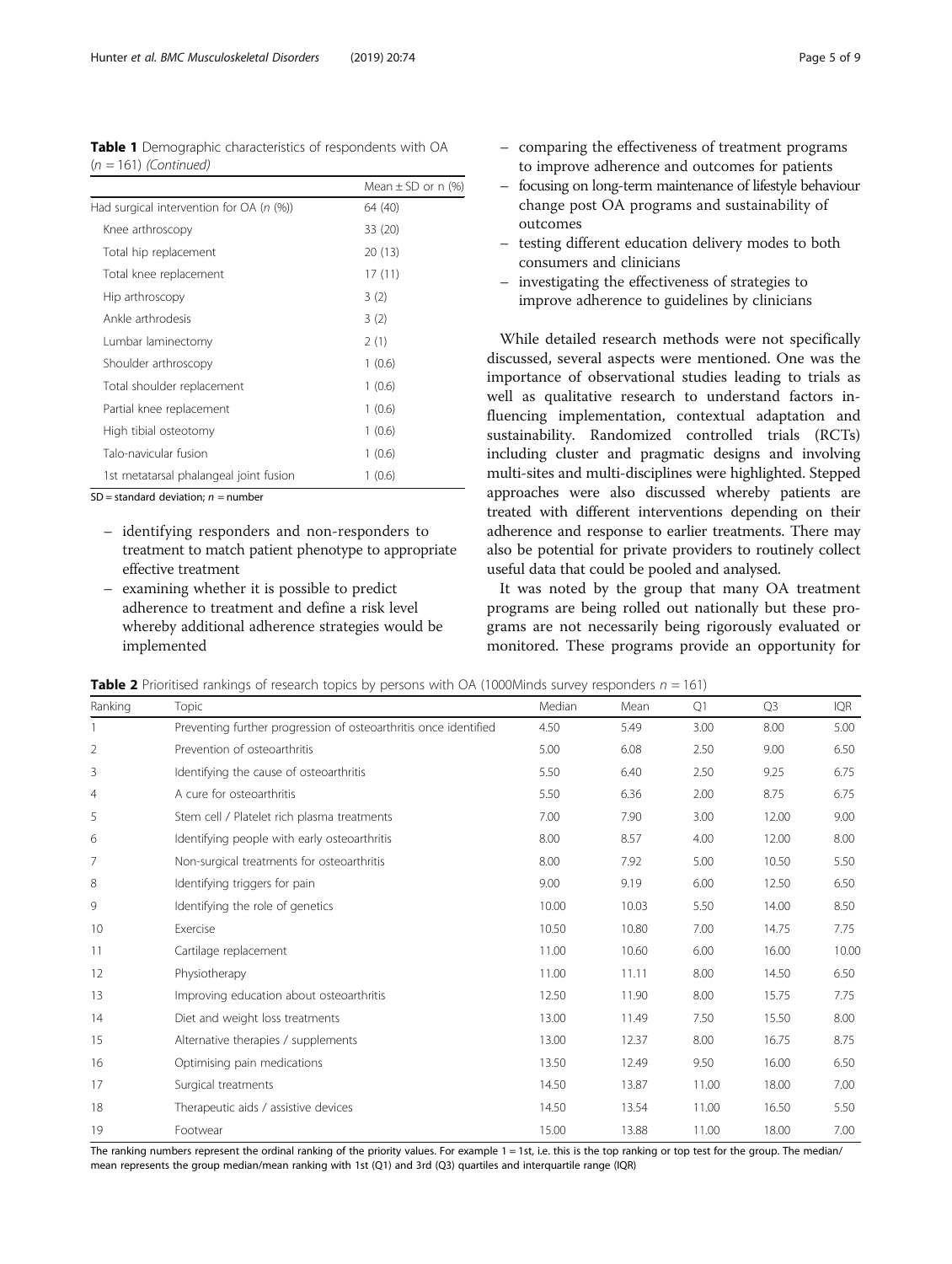<span id="page-5-0"></span>**Table 3** Prioritised rankings of research topics by OA summit attendees (1000Minds survey responders  $n = 58$ )

| Ranking        | Topic                                         | Median | Mean  | Q1    | Q <sub>3</sub> | <b>IQR</b> |
|----------------|-----------------------------------------------|--------|-------|-------|----------------|------------|
|                | Treatment adherence and behaviour change      | 5.50   | 6.37  | 3.50  | 8.00           | 4.50       |
| $\overline{2}$ | Disease modification / preventing progression | 6.00   | 7.20  | 4.00  | 11.00          | 7.00       |
| 3              | Targeted- personalised treatment              | 6.50   | 7.09  | 3.50  | 11.00          | 7.50       |
| $\overline{4}$ | Prevention of osteoarthritis                  | 7.00   | 7.74  | 4.00  | 11.50          | 7.50       |
| 5              | Non-drug, non-surgical interventions          | 7.50   | 7.96  | 4.50  | 11.00          | 6.50       |
| 6              | Implementation / models of service delivery   | 8.00   | 8.39  | 3.00  | 13.00          | 10.00      |
| 7              | Self-management                               | 8.00   | 8.35  | 5.00  | 13.00          | 8.00       |
| 8              | Diet and weight loss                          | 9.50   | 9.22  | 5.00  | 14.00          | 9.00       |
| 9              | Mechanisms of disease and treatments          | 10.00  | 9.48  | 5.50  | 13.00          | 7.50       |
| 10             | Exercise                                      | 10.00  | 9.81  | 5.00  | 15.00          | 10.00      |
| 11             | Use of technology in delivering treatments    | 10.50  | 10.59 | 6.00  | 16.50          | 10.50      |
| 12             | Pain management                               | 10.50  | 10.17 | 6.00  | 13.50          | 7.50       |
| 13             | Sub-grouping / phenotyping                    | 10.50  | 10.65 | 5.00  | 16.50          | 11.50      |
| 14             | Selection of optimal patients for surgery     | 11.50  | 10.93 | 7.00  | 15.00          | 8.00       |
| 15             | Early identification / biomarkers             | 12.50  | 11.66 | 8.00  | 15.00          | 7.00       |
| 16             | Optimising surgical outcomes                  | 14.00  | 11.87 | 6.00  | 17.00          | 11.00      |
| 17             | PRP/ Stem cells / Cartilage repair            | 15.00  | 13.50 | 8.00  | 18.50          | 10.50      |
| 18             | Pre-clinical models                           | 16.00  | 13.87 | 10.00 | 17.50          | 7.50       |
| 19             | Medications                                   | 16.00  | 15.15 | 13.00 | 18.00          | 5.00       |

The ranking numbers represent the ordinal ranking of the priority values. For example 1 = 1st, i.e. this is the top ranking or top test for the group. The median/ mean represents the group median/mean ranking with 1st (Q1) and 3rd (Q3) quartiles and interquartile range (IQR)

better understanding of barriers, enablers and outcomes (both clinical and financial) in the real-world setting. Other perceived opportunities and potential funding sources includeAustralia & New Zealand Musculoskeletal Clinical Trial (ANZMUSC) which can help facilitate multi-site clinical trials, local health district networks, health insurers, the Health departments, the Medical Research Future Fund (MRFF) and NHMRC partnership grants.

# Research priority 2: Disease modification or modifying progression

OA is increasingly being recognised as a disease affecting all the different tissues in the joint, extra-articular tissues such as skeletal muscle and tendon, regulated by and feeding back to systemic factors including metabolic state, and the inflammatory/immune system. This complex interaction regulates not just the structural disease and its progression, but activation of local and central pain recognition and regulation pathways. This led to a considerable discussion about the critical need to have standardised definitions of OA that recognise and measure all aspects of the disease at both the local and systemic level.

A number of aims in this research priority were discussed by the breakout group and wider Summit audience. These included:

- disease progression and its measurement must be clearly defined in terms of symptoms or pathology or both, in order to understand the interaction and mutual effects among structure, function and pain, and to predict characteristics of OA over time
- defining different OA phenotypes that differ in progression and/or response to therapy is vital for clinical trial design and treatment implementation
- identifying the clinical trajectories (symptoms or disability) of people with OA and the risk factors for each of these trajectories, including characterising flares and persistence
- identifying biomarkers of structural progression that are useful and predictive within the temporal constraints of typically funded trials
- emphasising the "whole of patient" disease, not just the local joint OA, and the need to collect whole patient data versus isolated aspects to improve studies, e.g. within-subject studies show a good correlation between pathology and symptoms in different joints that is not evident when comparing joints between patients
- engaging bona fide pain researchers that understand genomics, molecular and psychological regulation of symptoms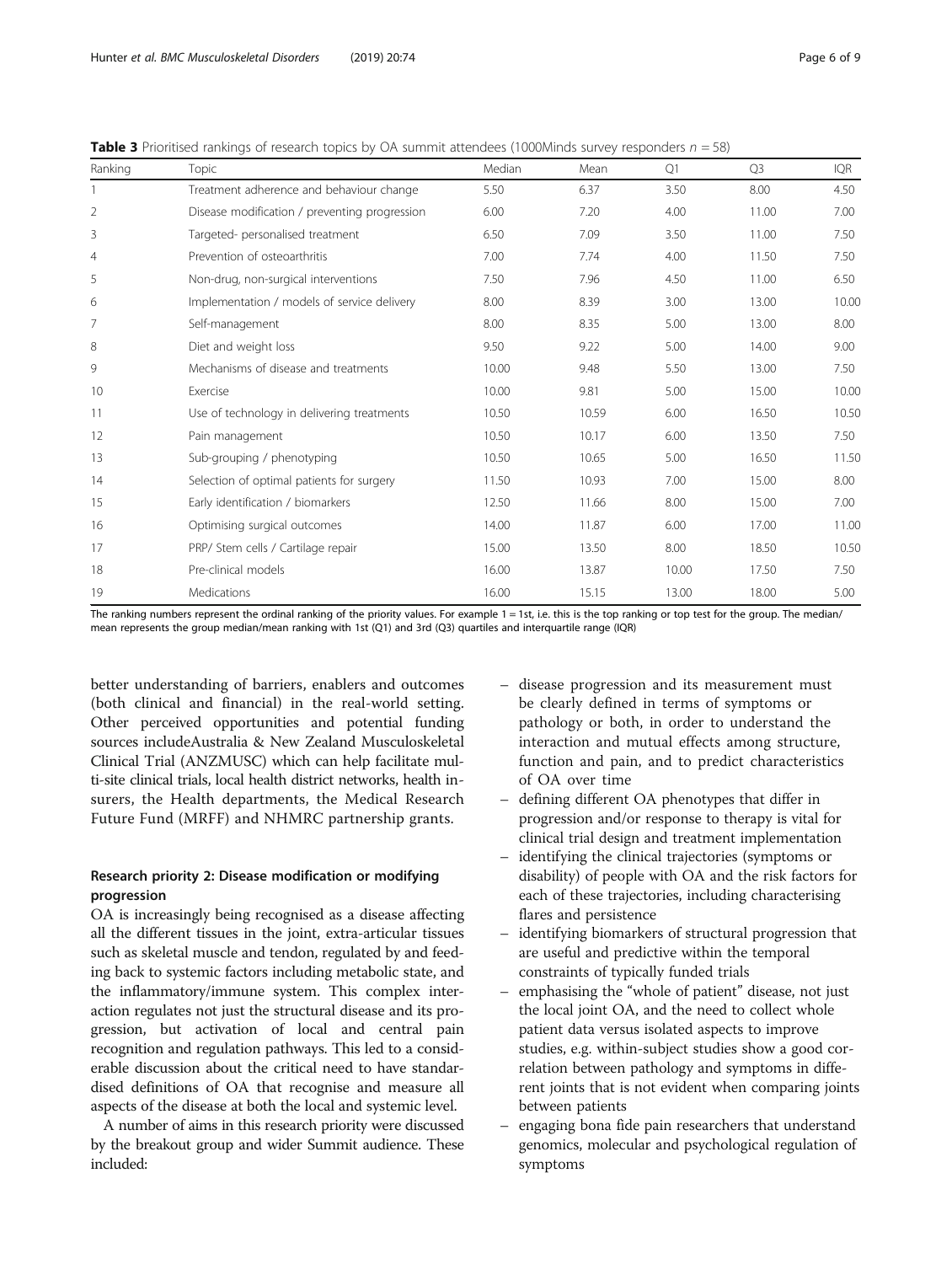- developing or validating animal and laboratory pre-clinical models that are more predictive of human disease pathology and symptoms is essential for therapeutic development
- defining the role of weight loss and/or exercise in modifying disease progression: maintenance of weight loss and "treat to target" strategies (e.g. achieve certain weight loss by whatever it takes)

Research methods were not delineated in detail, but several key fundamentals were noted. Multi-centre, multi-disciplinary, multi-platform studies to enable whole patient outcomes were emphasised. This concept included inviting cardiologists, diabetologists etc. to participate, and linking with state and national public health campaigns, "healthy eating", and school programs. Optimal outcomes would be achieved by clinical trialists collaborating with basic scientists and pain researchers/experts to understand phenotypes and inform outcomes. RCTs including clustering, e.g. by phenotype, sporting teams etc. were highlighted. A perceived strength was the suitability of the research environment in Australia to study implementation, through the presence of international expertise across OA basic science, pre-clinical models, pain, clinical trialists, and ANZMUSC to ensure optimal trial design and coordination. Potential funding opportunities included NHMRC, MRFF (clinical trial call in late 2017), industry for both structural and symptomatic therapeutics, and ensuring we tap into agencies traditionally focused on other targets but where OA is a major contributor or co-morbidity, e.g. obesity, diabetes, pain.

## Research priority 3: Disease prevention

OA is a slowly progressive disease that often takes decades to develop. The two major risk factors for its development: overweight or obesity and joint injury are both modifiable [\[12\]](#page-8-0). Prevention strategies are available to reduce OA incidence in our increasingly aged population with increasing rates of joint injury and obesity in our community.

A number of aims in this research priority were discussed by the breakout group and wider OA Summit audience. These included:

- primary prevention opportunities through weight loss or injury prevention
- secondary prevention opportunities of targeting those with a knee injury to prevent further progression
- consideration of refining modifiable triggers to prevent disease flares and prevent acute nociceptive pain progressing into more complex chronic pain

Research methods were not delineated in detail, but several key fundamentals were noted. These included the consideration of the development of public health campaigns enlisting the support of famous sports people. Suggestions of clustering by sport and testing different joint injury prevention programs in different sports. Potential funding opportunities included applying to health insurance or accident insurance companies.

## **Discussion**

A key message from the OA Summit was the importance of promoting and supporting effective management of OA at all stages of the condition, rather than the current emphasis on palliation as the disease progresses. This is reflected in the top research priorities including prevention and disease modification.

Several international efforts have been made in prioritising OA research by different OA initiatives and specialty groups, which are largely aligned with the priorities identified by the Summit. The Osteoarthritis Research Society International-US Food and Drug Administration (OARSI-FDA) initiative [[13\]](#page-8-0), the Outcome Measures in Rheumatology (OMERACT) hand OA research priorities [[14\]](#page-8-0) and Patient-centred Outcomes Research Institute [[15\]](#page-8-0) have recognised the common domains on the topic of OA research priorities including the need for better patient centred outcome measures, methods to predict progression and define early OA or disease phenotypes. These are consistent with our priorities in promoting patient adherence and preventing progression. In addition, the European League Against Rheumatology (EULAR) expert committee identified strategic prioritisation focusing on epidemiology, pathogenesis, imaging and biomarkers and therapy [\[16\]](#page-8-0). Similar priority themes which were identified by both EULAR and our Summit include predictors of progression, mechanisms of pain, and individualised or optimal combination therapy strategies. Other recommendations emphasising the need for improving biomarkers (imaging and biochemical), knowledge of OA pathophysiology (tissue communication, pain and structure), and early intervention in post-traumatic OA, while extensively discussed during our Summit have not been prioritised taking into account Australian circumstance.

The priorities from the OA Summit reflect the composition of people with OA and Summit attendee groups that volunteered to participate and completed the 1000Minds exercise. While all potentially affected joints were present in the people with OA, the prevalence of hand OA may be under-represented based on known population prevalence data [[17](#page-8-0), [18](#page-8-0)]. Although the survey results show that 78% of people reported having OA at multiple joints, which are also likely to have hand joints involvement. In the absence of exact data, it is unclear if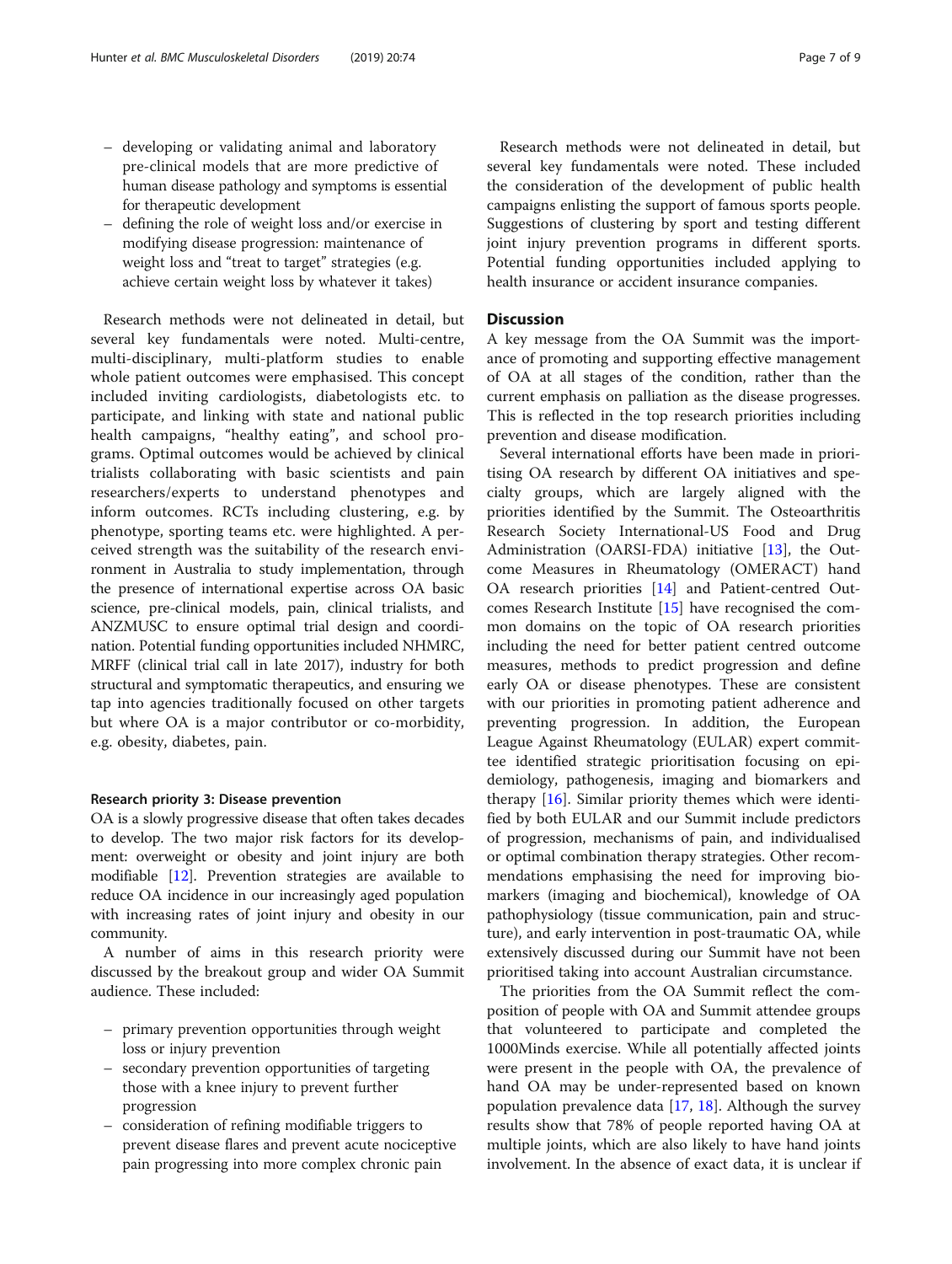<span id="page-7-0"></span>this might affect the outcome of priority setting, for example research questions related to prevention and management of joint injury might be more relevant to those with knee and ankle OA compared with hand. Therefore, a broader consultation with the OA research community, and other stakeholders will be required to build a consensus on the final research priorities. It is of course important that such strategy setting should never exclude novel ideas that may move our understanding or treatment of OA forward.

## Next steps

In addition to broader consultation on the priorities identified at the Summit, potential next steps identified by Summit attendees included:

- 1. Establish an OA research network to support ongoing priority setting, collaboration and coordination of research effort.
- 2. Leverage funding for further research support by discussing with current funding partners the opportunity to collegially support these thematic research priorities.
- 3. Utilise this momentum and conduct an environmental scan to feed into a national OA strategy. The strategy would make best practice OA management accessible to all Australians through harnessing the expertise of all stakeholders including health professionals, private sector partners, industry, relevant not-for-profit organisations, consumer groups, non-government payers (including general, non-health insurers) and state and federal governments.

# Conclusion

The Summit was intended as a starting point in an ongoing strategic framework to identify major research priorities that match the strengths and expertise of the Australian OA research community and offer the greatest potential benefit for alleviating the burden of OA.

# Additional file

[Additional file 1:](https://doi.org/10.1186/s12891-019-2455-x) Thematic discussions. Meeting notes in break-out group discussions. (DOCX 22 kb)

#### Abbreviations

ANZMUSC: Australia & New Zealand Musculoskeletal Clinical Trials Network; ARC: Australian Research Council; EULAR: European League Against Rheumatology; FDA: Food and drug administration; GPs: General practitioners; MRFF: Medical Research Future Fund; NHMRC: National Health and Medical Research Council; OA: Osteoarthritis; OARSI: Osteoarthritis research society international; OMERACT: Outcome Measures in Rheumatology; RCTs: Randomized controlled trials

#### Acknowledgements

We would like to acknowledge the following people who made substantial contributions to the OA Summit:

International guests and advisers:

Stefan Lohmander – Emeritus Professor of Orthopedic Surgery, University of Lund, Sweden;

Richard Loeser – Herman and Louise Smith, Distinguished Professor,

University of North Carolina, USA.

Philip Conaghan – Professor of Musculoskeletal Medicine, Leeds University, UK.

Invited guests:

Ainslie Cahill – CEO, Arthritis Australia;

Sonia Dixon and Linda Swan – Medibank Foundation.

Yarie Nikolic, Anne Ashford, Thomas Buttel and Veena Macarty – consumer representatives.

Break-out groups spokespersons:

Bill Vicenzino – Professor in Physiotherapy, School of Health and

Rehabilitation Sciences, University of Queensland, Australia.

David Lloyd – Professor of the Menzies Health Institute Queensland, Grffith Unviersity, Australia.

Ian Harris – Professor of Orthopaedic Surgery, South West Sydney Clinical School.

University of New South Wales, Australia.

Lyn March – Professor of Rheumatology and Musculosketal Epidemiology Medicine, Northern Clinical School, Univeristy of Sydney, Australia. Peter Choong - Sir Hugh Devine Chair of Surgery, Head of Department of Surgery University of Melbourne, Australia.

#### Funding

Medibank Better Health Foundation supported the OA Summit, but were not involved in the design of the study and collection, analysis, and interpretation of data as well as writing the manuscript.

#### Availability of data and materials

The datasets used and/or analysed during the current study are available from the corresponding author on reasonable request.

#### Authors' contributions

DJH, CBL and KLB contributed to study conception and design and led the drafting of the manuscript. PJAN contributed to acquisition, analysed and interpreted the data from the pre-Summit survey and activities. DJH, CBL, KLB and SRR organised and coordinated the OA Summit. XW contributed to acquisition and interpreted meeting discussions from the Summit. All authors read and approved the final manuscript.

#### Ethics approval and consent to participate

Ethics approval was granted by the School of Health Sciences Human Ethics Advisory Group, University of Melbourne (HREC #1648500.1). Written informed consent was obtained from all participants before entering the study.

## Consent for publication

Not applicable.

#### Competing interests

DJH provides consulting advice to Tissuegene, Merck Serono and TLCBio. CBL receives funding from Taisho Pharmaceutical, Concentric Analgesics, and Inter-K Peptide Therapeutics to conduct pre-clinical research in OA, through contract agreements managed by the University of Sydney.

## Publisher's Note

Springer Nature remains neutral with regard to jurisdictional claims in published maps and institutional affiliations.

## Author details

<sup>1</sup>Department of Rheumatology, Royal North Shore Hospital and Institute of Bone and Joint Research, Kolling Institute, University of Sydney, St Leonards, Sydney, New South Wales 2065, Australia. <sup>2</sup>Centre for Health, Exercise and Sports Medicine, Department of Physiotherapy, University of Melbourne, Melbourne, Australia. <sup>3</sup> Raymond Purves Bone and Joint Research Laboratories, Royal North Shore Hospital, Kolling Institute and Institute of